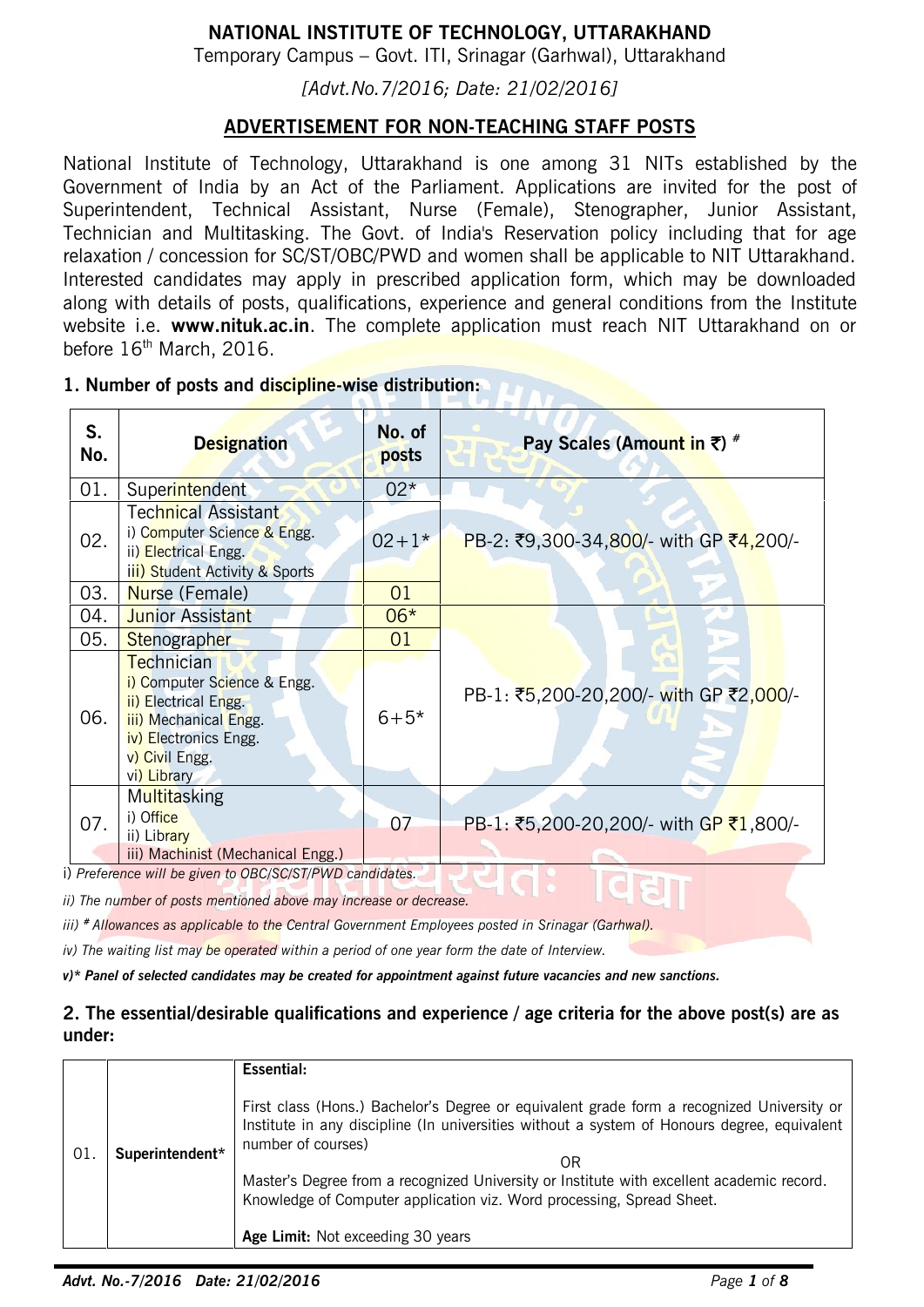|     |                                                                                                                                                                              | <b>Essential:</b>                                                                                                                                                                                                                                                                                                                                                                                                                                                                                                                                                                                                                                                                                                                                                                                                                                                                                                                                                                                                                                                                                                                                                                                                                                                                                                                                                                                                                                                                                                                                                                                                                                                      |
|-----|------------------------------------------------------------------------------------------------------------------------------------------------------------------------------|------------------------------------------------------------------------------------------------------------------------------------------------------------------------------------------------------------------------------------------------------------------------------------------------------------------------------------------------------------------------------------------------------------------------------------------------------------------------------------------------------------------------------------------------------------------------------------------------------------------------------------------------------------------------------------------------------------------------------------------------------------------------------------------------------------------------------------------------------------------------------------------------------------------------------------------------------------------------------------------------------------------------------------------------------------------------------------------------------------------------------------------------------------------------------------------------------------------------------------------------------------------------------------------------------------------------------------------------------------------------------------------------------------------------------------------------------------------------------------------------------------------------------------------------------------------------------------------------------------------------------------------------------------------------|
|     | <b>Technical</b>                                                                                                                                                             | <b>For Technical Assistant (Engineering)</b><br>First class Diploma in Engineering in relevant field with excellent academic record.<br>ΟR                                                                                                                                                                                                                                                                                                                                                                                                                                                                                                                                                                                                                                                                                                                                                                                                                                                                                                                                                                                                                                                                                                                                                                                                                                                                                                                                                                                                                                                                                                                             |
|     | Assistant*                                                                                                                                                                   | B.E. /B. Tech. in relevant field from a recognized University or Institute.                                                                                                                                                                                                                                                                                                                                                                                                                                                                                                                                                                                                                                                                                                                                                                                                                                                                                                                                                                                                                                                                                                                                                                                                                                                                                                                                                                                                                                                                                                                                                                                            |
| 02. | i) Computer Science<br>& Engg.<br>ii) Electrical Engg.<br>iii) Student Activity                                                                                              | For Technical Assistant (Non-Engineering)<br>First class Bachelor's Degree in Fine Arts (performing/visual arts from<br>recognized<br>university/institution).                                                                                                                                                                                                                                                                                                                                                                                                                                                                                                                                                                                                                                                                                                                                                                                                                                                                                                                                                                                                                                                                                                                                                                                                                                                                                                                                                                                                                                                                                                         |
|     | & Sports Assistant)                                                                                                                                                          | Desirable (For all above post):<br>PGDCA or equivalent from a recognized Institution.                                                                                                                                                                                                                                                                                                                                                                                                                                                                                                                                                                                                                                                                                                                                                                                                                                                                                                                                                                                                                                                                                                                                                                                                                                                                                                                                                                                                                                                                                                                                                                                  |
|     |                                                                                                                                                                              | Age Limit: Not Exceeding 30 Years<br>Essential:                                                                                                                                                                                                                                                                                                                                                                                                                                                                                                                                                                                                                                                                                                                                                                                                                                                                                                                                                                                                                                                                                                                                                                                                                                                                                                                                                                                                                                                                                                                                                                                                                        |
| 03. | <b>Nurse</b><br>(Female)*                                                                                                                                                    | Diploma in Auxiliary Nursing and Midwifery (ANM)/General Nursing and Midwifery (GNM) with 3<br>years' experience of working in reputed/ Govt. hospital/ dispensary. Preference will be given to those<br>who have completed B.Sc. (Nursing) after Diploma in ANM/GNM. However, a candidate without<br>Diploma (ANM/GNM) will not be considered inspite of higher qualification in nursing.                                                                                                                                                                                                                                                                                                                                                                                                                                                                                                                                                                                                                                                                                                                                                                                                                                                                                                                                                                                                                                                                                                                                                                                                                                                                             |
|     |                                                                                                                                                                              | Age Limit: Not Exceeding 30 Years                                                                                                                                                                                                                                                                                                                                                                                                                                                                                                                                                                                                                                                                                                                                                                                                                                                                                                                                                                                                                                                                                                                                                                                                                                                                                                                                                                                                                                                                                                                                                                                                                                      |
| 04. | Junior                                                                                                                                                                       | Essential:<br>$10+2$ in any discipline with a minimum Typing speed of $35$ w.p.m. and proficiency in Computer<br><b>Word Processing and Spread Sheet.</b>                                                                                                                                                                                                                                                                                                                                                                                                                                                                                                                                                                                                                                                                                                                                                                                                                                                                                                                                                                                                                                                                                                                                                                                                                                                                                                                                                                                                                                                                                                              |
|     | Assistant*                                                                                                                                                                   | Desirable:<br>Proficiency in other computer skills, stenography skills.                                                                                                                                                                                                                                                                                                                                                                                                                                                                                                                                                                                                                                                                                                                                                                                                                                                                                                                                                                                                                                                                                                                                                                                                                                                                                                                                                                                                                                                                                                                                                                                                |
|     |                                                                                                                                                                              | Age Limit - Below 27 years                                                                                                                                                                                                                                                                                                                                                                                                                                                                                                                                                                                                                                                                                                                                                                                                                                                                                                                                                                                                                                                                                                                                                                                                                                                                                                                                                                                                                                                                                                                                                                                                                                             |
|     |                                                                                                                                                                              | <b>Essential:</b>                                                                                                                                                                                                                                                                                                                                                                                                                                                                                                                                                                                                                                                                                                                                                                                                                                                                                                                                                                                                                                                                                                                                                                                                                                                                                                                                                                                                                                                                                                                                                                                                                                                      |
| 05. | Stenographer*                                                                                                                                                                | 10+2 in any discipline with a minimum Typing speed of 35 w.p.m. Minimum speed in short hand<br>80 w.p.m. in Stenography.                                                                                                                                                                                                                                                                                                                                                                                                                                                                                                                                                                                                                                                                                                                                                                                                                                                                                                                                                                                                                                                                                                                                                                                                                                                                                                                                                                                                                                                                                                                                               |
|     |                                                                                                                                                                              | Desirable: Proficiency in Computer Word processing and spread sheet with advance skills.                                                                                                                                                                                                                                                                                                                                                                                                                                                                                                                                                                                                                                                                                                                                                                                                                                                                                                                                                                                                                                                                                                                                                                                                                                                                                                                                                                                                                                                                                                                                                                               |
|     |                                                                                                                                                                              | Age Limit - Below 27 years                                                                                                                                                                                                                                                                                                                                                                                                                                                                                                                                                                                                                                                                                                                                                                                                                                                                                                                                                                                                                                                                                                                                                                                                                                                                                                                                                                                                                                                                                                                                                                                                                                             |
| 06. | <b>COLOR</b><br>Technician*<br>i) Computer Science<br>& Engg.<br>ii) Electrical Engg.<br>iii) Mechanical<br>Engg.<br>iv) Electronics Engg.<br>v) Civil Engg.<br>vi) Library) | Essential:<br>For Technician (Engineering other than Civil Engineering)<br>Matric (SSC) with at least 60% marks and ITI Certificate of 2 year's duration in appropriate trade<br>(Technician).<br><b>OR</b><br>Senior Secondary (10+2) from a recognized board and ITI Course of one year or higher duration in<br>appropriate trade (Technician).<br>For Computer Science & Engineering only following trade will be considered:<br>Any relevant trade<br>For Electrical Engineering only following trades will be considered:<br><b>Electrician/Wiremen</b><br>For Mechanical Engineering only following trades will be considered:<br>Carpenter/Machinist<br>For Electronics Engineering only following trades will be considered:<br>Any relevant trade<br><b>OR</b><br>Diploma in Engineering of three year's duration from a recognized Polytechnic/ Institute.<br><b>For Technician (Civil Engineering)</b><br>Matric (SSC) with at least 60% marks and ITI Certificate of 2 year's duration in Environmental<br>Engineering/Environmental Science/Bio-Chemistry.<br><b>OR</b><br>Senior Secondary $(10+2)$ from a recognized board and ITI Course of one year or higher duration in<br>appropriate trades in the areas of Environmental Engineering/Environmental Science/Bio-Chemistry.<br>OR<br>B.Sc. in Environmental Engineering/Environmental Science/Bio-Chemistry<br>For Technician (Library & Information)<br>Matric with at least 60% marks and ITI Certificate of 2 year's duration in appropriate trade<br>0R<br>Senior secondary (10+2) from a recognized board and ITI Course of one year or higher duration in<br>appropriate trade<br><b>OR</b> |
|     |                                                                                                                                                                              | Bachelor's Degree in Library & Information Science, B. Lib. Information Science/ B. Lib. Science from<br>a recognized University/Institute.                                                                                                                                                                                                                                                                                                                                                                                                                                                                                                                                                                                                                                                                                                                                                                                                                                                                                                                                                                                                                                                                                                                                                                                                                                                                                                                                                                                                                                                                                                                            |
|     |                                                                                                                                                                              | Age Limit (For all above post): Below 27 Years.                                                                                                                                                                                                                                                                                                                                                                                                                                                                                                                                                                                                                                                                                                                                                                                                                                                                                                                                                                                                                                                                                                                                                                                                                                                                                                                                                                                                                                                                                                                                                                                                                        |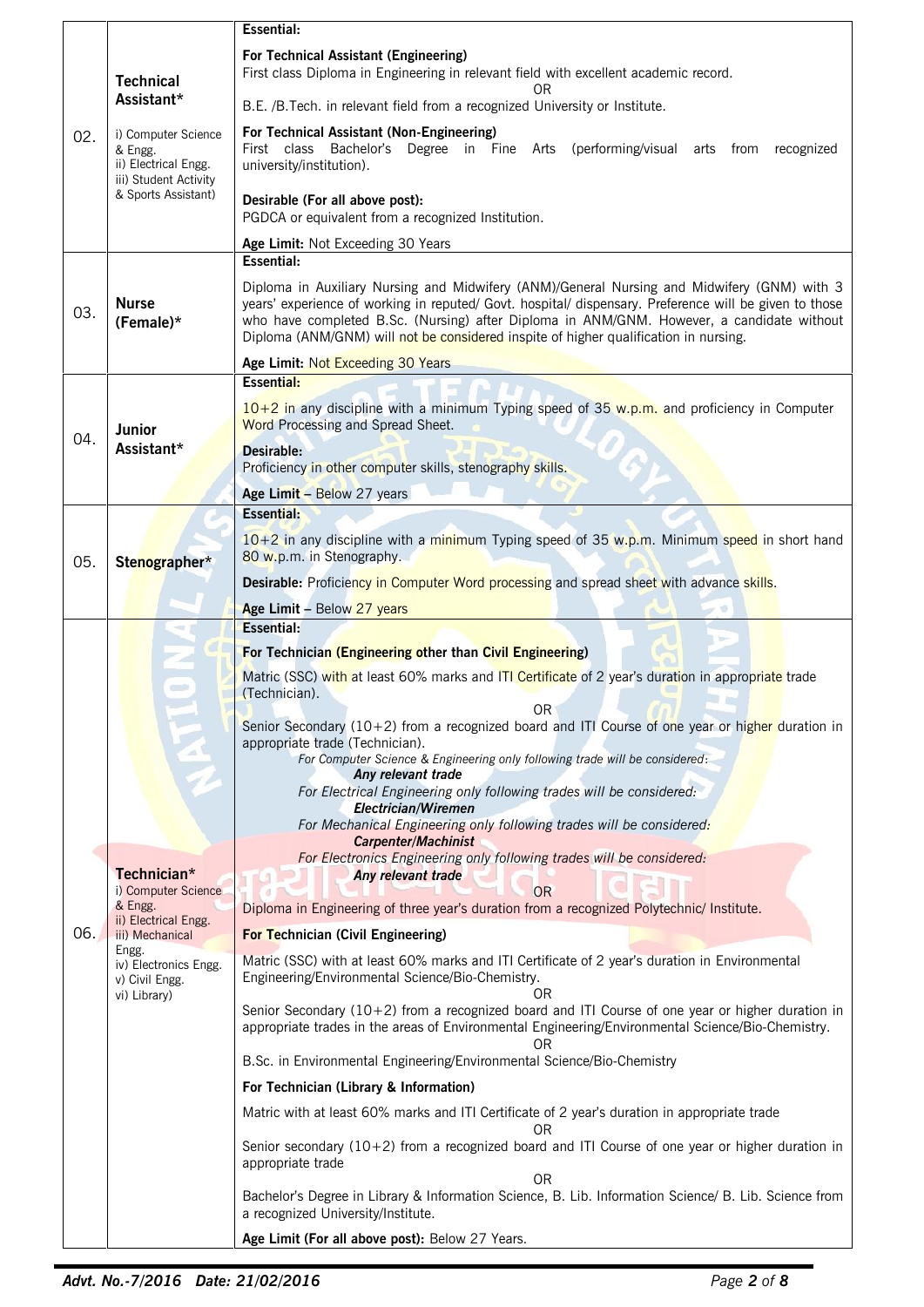|     |                                                                                   | Essential:                                                                                  |
|-----|-----------------------------------------------------------------------------------|---------------------------------------------------------------------------------------------|
|     |                                                                                   | <b>For Multitasking (Office)</b>                                                            |
|     |                                                                                   | SSC (X) with proficiency in Typing, Computer Word Processing and Spread Sheet.              |
|     |                                                                                   | <b>For Multitasking (Library)</b>                                                           |
|     | Multitasking*<br>i) Office<br>ii) Library<br>iii) Machinist<br>(Mechanical Engg.) | i) SSC (X) with proficiency in Typing, Computer Word Processing and Spread Sheet.           |
| 07. |                                                                                   | ii) Diploma or Certificate in Library Science from ITI from recognized Institute/University |
|     |                                                                                   | <b>For Multitasking (Mechanical Engineering-Machinist)</b>                                  |
|     |                                                                                   | i) Matric (SSC) from a recognized board.                                                    |
|     |                                                                                   | ii) 1 year Certificate in Machinist from ITI.                                               |
|     |                                                                                   | Age Limit (For all above post): Below 27 Years.                                             |
|     |                                                                                   | * Higher qualification in lieu of qualification mentioned shall be considered.              |

**3. Selection Procedure**

- **3.1** All applications shall be scrutinized and incomplete applications will be rejected.
- **3.2** Candidates not eligible for any post mentioned in above advertisement shall be disqualified. Screening of candidates will be done on the basis of age, qualification and experience only. All other requirements shall be assessed during selection process.
- **3.3** For Junior Assistant, Stenographer and Multitasking (Office) if more than 100 applications (total of the three categories) are received from Graduate/Diploma (3 years) applicants, preference will be given to higher qualification in shortlisting.
- **3.4** For Technical Assistant, if more than 10 applications are received from Degree candidates, preference will be given to higher qualification in shortlisting.
- **3.5** The Institute reserves the right to place a reasonable limit on the total number of candidates to be called for test or interview. Mere fulfilment of qualification per se does not entitle a candidate to be called for Trade Test/Written Test/Personal Interview.
- **3.6 Shortlisted candidates shall be called for Trade Test/Written Test/Personal Interview by email. List of the shortlisted candidates will be available on Institute website i.e. www.nituk.ac.in.**
- **3.7** Candidates for all the posts mentioned below will have to appear for a *Trade Test, Written Test and Personal* **Interview as per the rules applicable to the Institute.** Only those candidates who are successful in the Trade Test shall be shortlisted for Written Test. Only those candidates who score minimum 40% marks in the Written Test shall be eligible for further shortlisting/consideration. Only following number of candidates can be called for Personal Interview based on the merit in the Written Test for the various posts:

| Sr.<br><b>No</b> | <b>Post</b>                                              | Limit on no. of<br>candidates<br>for Interview | Sr.<br><b>No</b> | Post                                   | Limit on no. of<br>candidates<br>for Interview |
|------------------|----------------------------------------------------------|------------------------------------------------|------------------|----------------------------------------|------------------------------------------------|
|                  | Superintendent                                           | $15*$                                          | 9                | <b>Technician (Electrical Engg.)</b>   | $10*$                                          |
| $\overline{2}$   | <b>Technical Assistant</b><br>(Computer Science & Engg.) | $10*$                                          | 10               | Technician/Multitasking<br>(Machinist) | $10/10*$                                       |
| 3                | <b>Technical Assistant</b><br>(Electrical Engg.)         | $10*$                                          | 11               | Technician (Carpentery)                | $10*$                                          |
| 4                | Technical Assistant (SASA)                               | $10*$                                          | 12               | Technician (Electronics Engg.)         | $10*$                                          |
| 5                | Nurse (Female)                                           | $10*$                                          | 13               | Technician (Civil Engg.)               | $10*$                                          |
| 6                | Junior Assistant                                         | $40^{#}$                                       | 14               | Technician (Library)                   | $10*$                                          |
| $\overline{7}$   | Stenographer                                             |                                                | 15               | Multitasking (Office)                  | $15*$                                          |
| 8                | Technician (Computer<br>Science & Engg.)                 | $10*$                                          | 16               | Multitasking (Library)                 | $25^{#}$                                       |

\* In addition to above 02 candidates from OBC, 01 from SC, 01 from ST and 01 from PWD category shall be considered for further processing on the basis of merit from amongst the candidates who have scored 40% or above marks in the Written Test and could not be included in the list of shortlisted candidates.

# In addition to above 04 candidates from OBC, 02 from SC, 01 from ST and 01 from PWD category shall be considered for further processing on the basis of merit from amongst the candidates who have scored 40% or above marks in the Written Test and could not be included in the list of shortlisted candidates.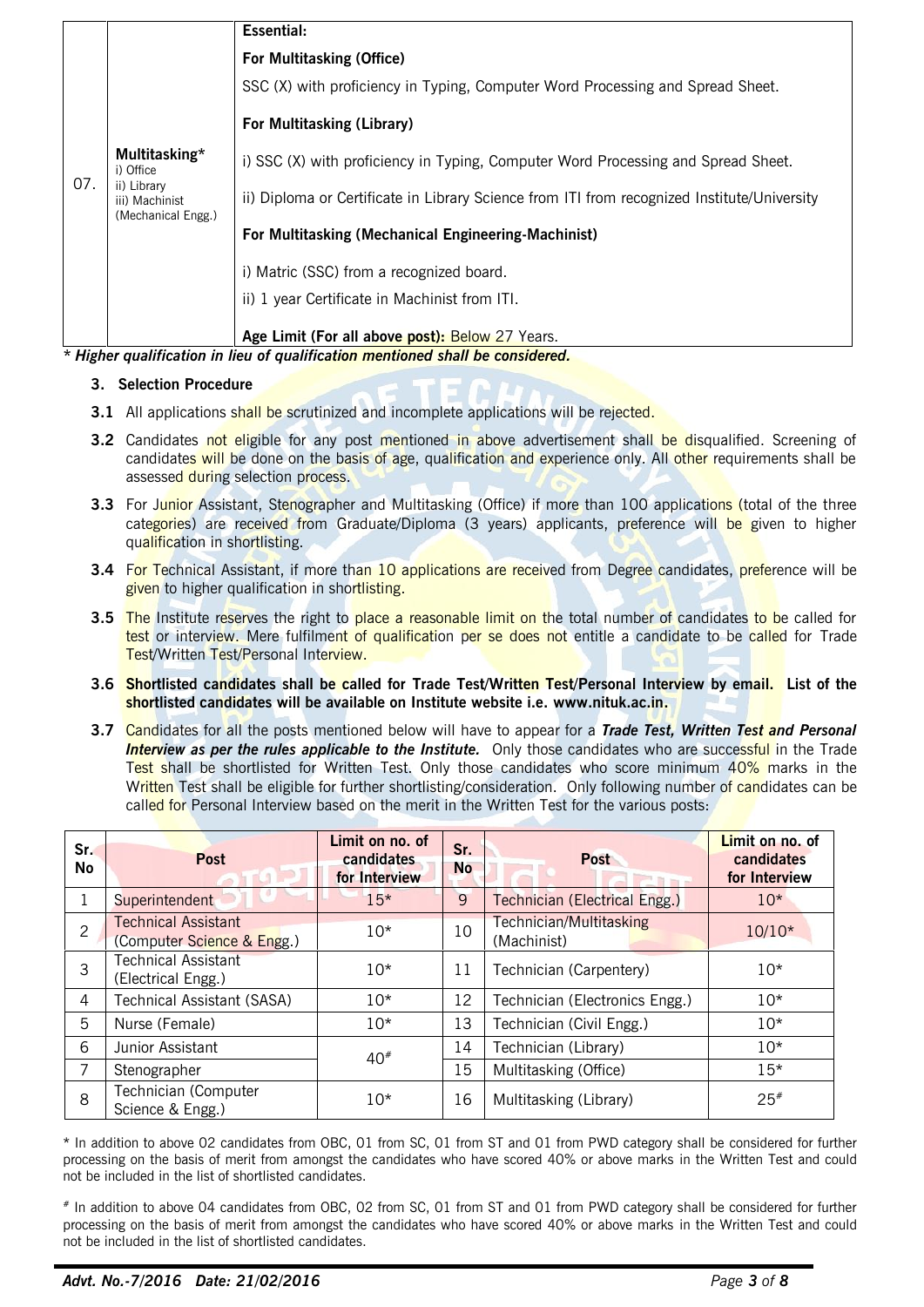**3.8** The Written Test for all posts shall be conducted for one hour and the examination shall be based on the topics as mentioned below against the names of posts:

|                                                                                                              |                                                                                                                                                                         | <b>Topics</b>                                                                       | Post                                                   | <b>Topics</b>                                                                  |                                                          |  |  |
|--------------------------------------------------------------------------------------------------------------|-------------------------------------------------------------------------------------------------------------------------------------------------------------------------|-------------------------------------------------------------------------------------|--------------------------------------------------------|--------------------------------------------------------------------------------|----------------------------------------------------------|--|--|
| Post                                                                                                         | <b>Trade Test</b><br><b>Written Test</b>                                                                                                                                |                                                                                     |                                                        | <b>Trade Test</b>                                                              | <b>Written Test</b>                                      |  |  |
| Superintendent                                                                                               | Rules & Regulations<br>Spread Sheet<br>applicable in Central Govt.<br>Organizations, Drafting and<br>and Word<br>interpretation of Govt.<br>processing<br>Communication |                                                                                     | Technician<br>(Electrical)                             | Relevant area                                                                  | Written test of<br>relevant trade &<br>General Knowledge |  |  |
| Technical<br>Practical's<br>Assistant (Comp.<br>related with<br>Sci. & Engg./Electrical<br>Diploma<br>Engg.) |                                                                                                                                                                         | Complete Syllabus of<br>Diploma in Engg. of<br>relevant discipline                  | Technician<br>(Mechanical-<br>Machinist/<br>Carpenter) |                                                                                | Written test of<br>relevant trade &<br>General Knowledge |  |  |
| Technical<br>Assistant (Student<br>Activity & Sports)                                                        | Spread Sheet<br>and word<br>processing                                                                                                                                  | General Knowledge and<br>General Aptitude                                           | Technician<br>(Electronics)                            | Relevant area                                                                  | Written test of<br>relevant trade &<br>General Knowledge |  |  |
| Nurse (Female)                                                                                               | Practical's<br>related with<br>Diploma                                                                                                                                  | <b>Complete Syllabus of</b><br>Diploma in Auxiliary<br><b>Nursing and Midwifery</b> | Technician<br>(Civil)                                  | Related to<br>Practical in<br>Environmental<br><b>Engg</b>                     | Written test of<br>relevant trade &<br>General Knowledge |  |  |
| Junior Assistant                                                                                             | <b>Typing Speed</b><br>$(English-35)$<br>wpm), Hindi<br>Typing, Word                                                                                                    |                                                                                     | Technician<br>(Library)                                | <b>Related to</b><br>working in<br>Library                                     | Written test of<br>relevant trade &<br>General Knowledge |  |  |
| Stenographer                                                                                                 | Processing &<br>Spread Sheet,<br>Shorthand-only<br>for Stenographer<br>(English-80<br>wpm)                                                                              | General Knowledge and<br><b>Drafting</b>                                            | Multitasking<br>(Office)                               | Typing (English),<br>Hindi Typing,<br>Word Processing &<br><b>Spread Sheet</b> | <b>General Knowledge</b>                                 |  |  |
| Technician<br>(Computer<br>Science)                                                                          | Maintenance of<br>Computer,<br>Internet,<br>Intranet &<br>Installation of<br><b>Software</b>                                                                            | Written test of relevant<br>trade & General Knowledge                               | <b>Multitasking</b><br>(Library)                       | <b>Related to</b><br>working in<br>Library                                     | Written test of<br>relevant post &<br>General Knowledge  |  |  |

- **3.9** Schedule of the Trade Test, Written Test and Personal Interview shall be uploaded on Institute Website i.e. **www.nituk.ac.in after 22/03/2016.**
- **3.10 Candidates are further advised to bring Photo ID Card (Driving License, Voters Card, PAN Card, Bank Pass Book with Photo, Passport and Aadhar Card)**. Candidates are further advised to **bring all the original documents for verification.**
- 3.11 Candidates should report at least 2 hours before scheduled time for Trade Test/Written Test/Personal Interview, for verification of documents.

**Registrar**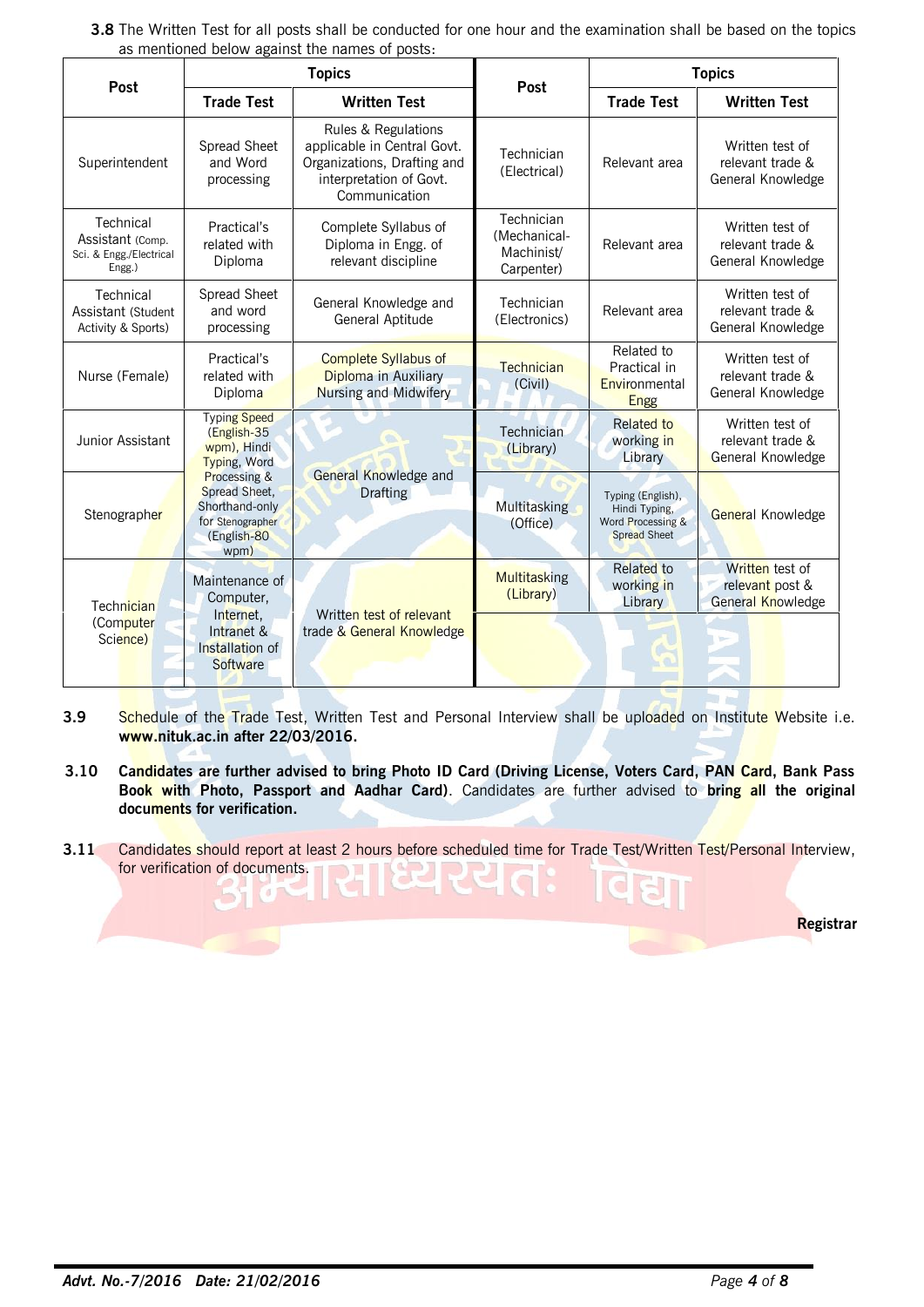#### **HOW TO APPLY**

**1.** Candidates willing to apply are requested to download Application Form from the Institute website i.e. www.nituk.ac.in.

**2.** Candidates willing to apply for more than one post should fill separate application forms for each post.

**3.** SC/ST/OBC/PWD candidates also should fill only one application for each post. Such candidates shall also be considered automatically in Open category.

**4.** Candidates shall complete the form in all respects without leaving any mandatory column blank. Incomplete applications will be rejected. Please enter dash if the information sought is not applicable. No appeal will be considered to correct the information given in application form. Any document submitted separately/subsequently shall not be considered.

**5.** Candidates should submit self-attested photocopies of certificates and documents mentioned below in the same sequence. No additional documents / certificates should be attached. Applications without copies of appropriate certificates/documents shall be rejected.

- a. Proof of Date of Birth (High school certificate/Birth certificate/leaving certificate). In the absence of certificate, application will be summarily rejected.
- b. Category Certificate (for SC/ST/OBC candidates only) issued by competent authority, if not attached, application will be considered in OPEN category provided candidate fulfills the age and shortlisting criteria for open category. Non-creamy Layer Certificate (for OBC candidates only) is based on parents' income. Candidates are required to submit OBC certificates along with non-creamy layer certificate valid on 16<sup>th</sup> March, 2016. However, in the absence of necessary certificates proving category, guidelines issued by Government of India will be followed.
- c. For Persons with Disability, Certificate from Competent Authority only will be considered. If no certificate is attached, application will be considered in Open provided such person fulfills the age criteria applicable for open category.
- d. Mark Sheets of SSC (X) & HSSC (X+II) must be attached. Final Year Mark sheets/Grade Cards and Degree Certificates for the Examinations mentioned in the Application Form in the same sequence. (Any degree mentioned will not be considered unless certificates are attached). No Degree/Diploma Certificate shall be considered unless supported by Degree/Diploma Certificate or Provisional Degree/Diploma Certificate along with mark sheets. Only a grade card/mark sheet will not be treated as proof of eligibility of the Degree/Diploma, unless it specifically and unconditionally indicates that the student is eligible for award of degree.
- e. ITI certificate indicating duration of course and the trade.
- f. Experience Certificate from employer (any experience claimed without certificate will not be counted). Any claim of any kind of experience (research/administration/teaching which is not obvious by designation) shall not be considered unless supported by the documents/certificate issued by the competent authority. When experience at specific Grade Pay/Pay scale is mentioned and the experience certificate doesn't indicate the pay, separate certificate indicating the Grade Pay/Pay scale from competent authority is to be submitted for counting the experience.
- g. Any other information which the candidate desires to provide (one page only, duly signed).

**6.** All photocopies and documents including covering letter should be enclosed with application form. Application form must be on front page. All photocopies, documents should be in A4 size. Please do not submit your application in any file, neither use any cover sheet or binding strips etc. Simply tie all the pages by stapler / lace.

**7.** Application should be sent to the *Registrar, National Institute of Technology, Uttarakhand, Temporary Campus:* Govt. ITI, Srinagar (Garhwal), Dist. Pauri (Garhwal), Uttarakhand-246174 (super-scribing Candidates Name, Application for (the name of post and Department on envelope) by **Speed Post/Registered Post/Courier only**.

**8.** Application complete in all respects including Self-Attested Photocopies and Documents mentioned in the list, should reach on or before 16<sup>th</sup> March, 2016. Any application received after 05:30 pm on 16<sup>th</sup> March, 2016 shall not be considered. Institute will not be responsible for any postal / otherwise delay.

**Registrar**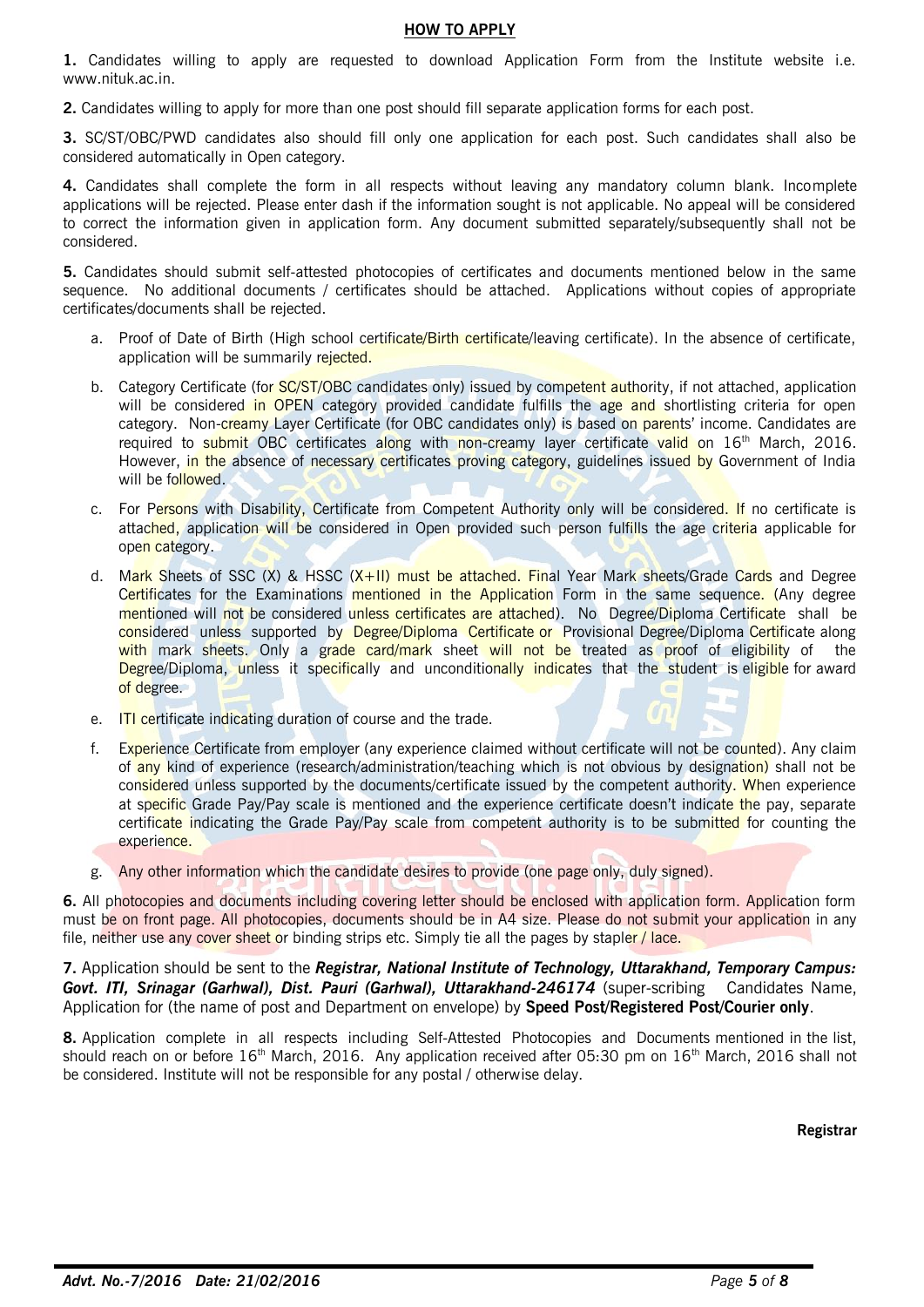### **OTHER TERMS AND CONDITIONS**

**1.** Preference will be given to OBC, if such candidates are available. Candidature of the PWD candidate shall be considered only if the disability of the candidate is permissible for the post to which the candidate is applicant.

**2.** Category Certificate (for SC/ST/OBC/PWD candidates only) issued by competent authority, if not attached, application will be considered in OPEN category provided candidate fulfills the age and shortlisting criteria for open category. Non-creamy Layer Certificate (for OBC candidates only) is based on parents' income. Candidates are required to submit OBC certificates along with non-creamy layer certificate valid on  $16<sup>th</sup>$  March, 2016. However, in the absence of necessary certificates proving category, guidelines issued by Government of India will be followed.

**3.** Persons serving in Govt./Semi-Govt./PSUs should send their applications either through proper channel or furnish a **NO OBJECTION CERTIFICATE** (issued by the competent authority) with application or submit No Objection Certificate (issued by the competent authority) during document verification at the Institute before Written Test/Personal Interview (whichever is earlier). Without the No Objection Certificate (issued by the competent authority), candidature shall be cancelled at the time of document verification. Candidates can send the advance copy of application duly complete in all respects, if applied through proper channel. However, their candidature shall be considered only if copy through proper channel is received by the Institute before document verification.

**4.** Higher initial basic pay may be given to the exceptionally qualified and deserving candidate(s), if recommended by the Staff Selection Committee.

**5.** The Institute reserves the right not to fill up the posts, cancel the advertisement in whole or in part, without assigning any reason and its decision in this regard shall be final.

**6.** The number of posts may increase, if sanction is received from MHRD for the posts more than advertised or some vacancy arises after the advertisement.

**7.** The Trade Test/Written Test/Personal Interview shall be conducted at National Institute of Technology, Uttarakhand.

**8.** No TA/DA will be paid for attending the Trade Test/Written Test/Personal Interview.

**9.** Incomplete applications or applications without relevant supporting enclosures or applications not in prescribed form will be outrightly rejected. The Institute will not be responsible for any postal delay. Interim correspondence will not be entertained or replied to.

**10.** All related certificates, in original, proving the eligibility are mandatory to be produced during document verification. Without original certificates proving eligibility, candidature shall be outrightly rejected at the time of document verification.

**11.** Age Relaxation in different Categories shall be as under:

- a.  $SC / ST 5$  Years
- b. OBC 3 Years
- c. PWD 10 Years (15 years for SC/ST, 13 Years for OBC) for all posts.

d. Persons working in Government Service/Totally Government Controlled Organizations and Persons from Defence services as per rule.

If a candidate is eligible for age relaxation in more than one category, only one age relaxation whichever is higher shall be considered.

12. Probable Date of Joining shall be 1<sup>st</sup> June, 2016.

**Registrar**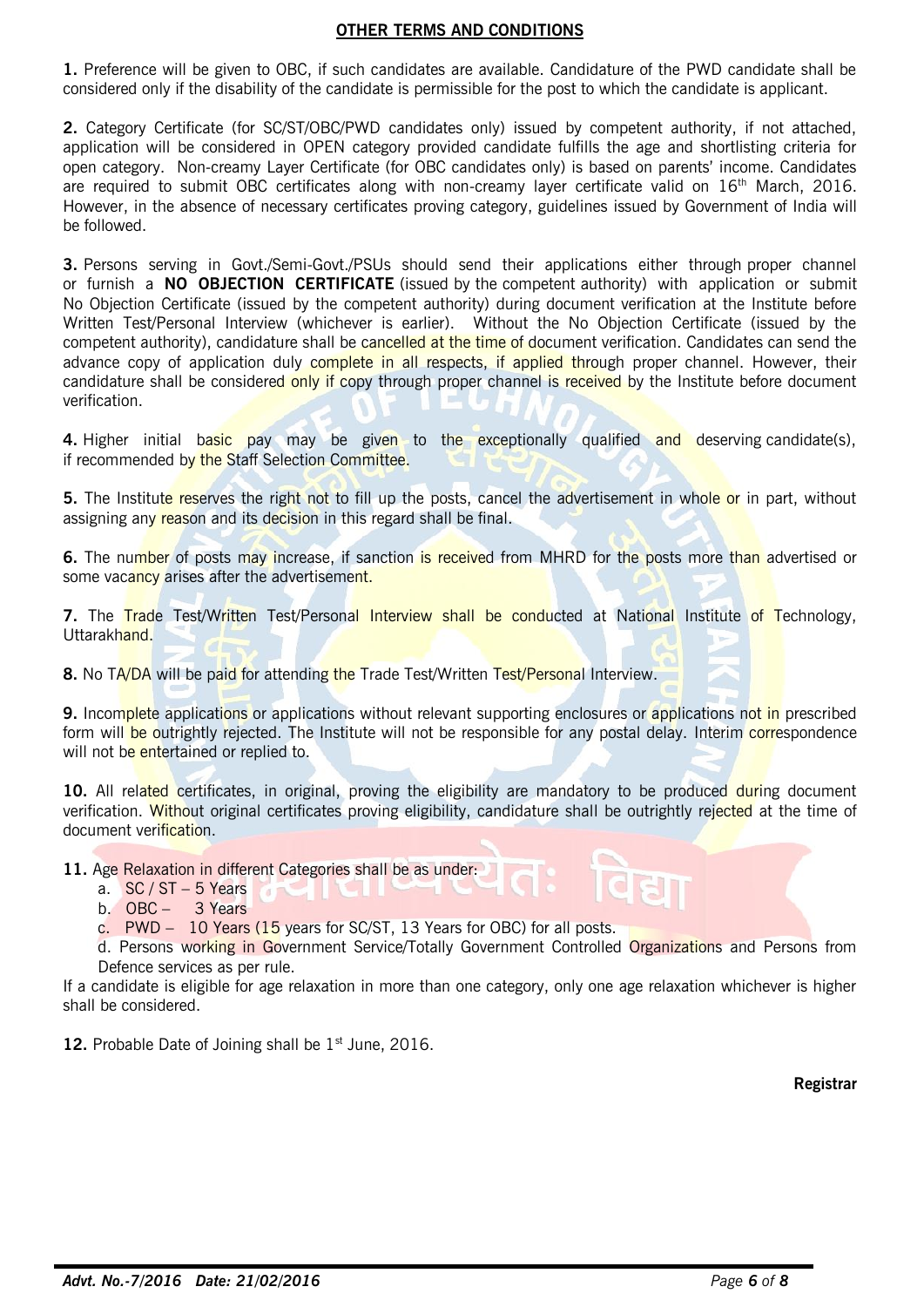### **NATIONAL INSTITUTE OF TECHNOLOGY, UTTARAKHAND**

(Candidates are requested to download the format and fill in the information in his /her own handwriting in the space provided using **blue ink** only.)

I wish to apply for the Post of **( ) Superintendent ( ) Junior Assistant ( ) Stenographer ( ) Multitasking-Office ( ) Multitasking-Library**

# **APPLICATION FORM**

| *Name in Block Letters as<br>mentioned in SSC Certificate                                                 |      |              |               |                                                            |  | Are you a Govt. /<br>Semi Govt./ PSU                                                                                                                                                                                                                                                                                                                                                                     |                              |                        |
|-----------------------------------------------------------------------------------------------------------|------|--------------|---------------|------------------------------------------------------------|--|----------------------------------------------------------------------------------------------------------------------------------------------------------------------------------------------------------------------------------------------------------------------------------------------------------------------------------------------------------------------------------------------------------|------------------------------|------------------------|
| *Father's/Husband's Name                                                                                  |      |              |               |                                                            |  | Employee? (Y/N)                                                                                                                                                                                                                                                                                                                                                                                          |                              |                        |
| * Address<br>(Permanent)                                                                                  |      |              |               |                                                            |  |                                                                                                                                                                                                                                                                                                                                                                                                          | *Self-attested<br>Photograph |                        |
| * Address<br>(Correspondence)                                                                             |      |              |               |                                                            |  |                                                                                                                                                                                                                                                                                                                                                                                                          |                              |                        |
| * Contact Mobile No.                                                                                      |      |              |               | * Contact Email id:                                        |  |                                                                                                                                                                                                                                                                                                                                                                                                          |                              |                        |
| Age as on<br>16.03.2016                                                                                   |      | Yrs.         | <b>Months</b> | * Date of Birth<br>(dd/mm/vyyy)                            |  | Gender<br>(Male/Female)                                                                                                                                                                                                                                                                                                                                                                                  |                              |                        |
| * Category:<br><b>SC/ST/OBC/OPEN</b>                                                                      |      |              |               | Person with Disability (Yes/No),<br>if yes Disability type |  | <b>Nationality</b>                                                                                                                                                                                                                                                                                                                                                                                       |                              |                        |
| <b>Examination (strikeout)</b><br>not applicable degree)                                                  | Year | <b>Class</b> | %/CGPA        | <b>IIT/NIT/University</b>                                  |  | <b>Experience</b>                                                                                                                                                                                                                                                                                                                                                                                        |                              | Yrs.-<br><b>Months</b> |
| *SSC (10)<br>* HSSC $(10+2)$                                                                              |      |              |               |                                                            |  | Total experience in Govt. organization                                                                                                                                                                                                                                                                                                                                                                   |                              |                        |
| * B.A./B.Com/B.Sc/BBA/<br>BCA/B.Lib./BE/B.Tech.                                                           |      |              |               |                                                            |  | on regular basis.<br>Total experience in Govt. organization<br>on adhoc basis                                                                                                                                                                                                                                                                                                                            |                              |                        |
| *M.A./M.Com/MSc/MBA/<br>MCA/M.Lib./ME/M.Tech.                                                             |      |              |               |                                                            |  | <b>Other Experience</b>                                                                                                                                                                                                                                                                                                                                                                                  |                              |                        |
| * LLB/CA/ICWAI/ITI                                                                                        |      |              |               |                                                            |  |                                                                                                                                                                                                                                                                                                                                                                                                          |                              | Yes/No                 |
| Others                                                                                                    |      |              |               |                                                            |  | Do you have knowledge of word<br>processing / spread sheet?                                                                                                                                                                                                                                                                                                                                              |                              |                        |
| <b>Stenography Speed</b><br><b>Typing Speed</b><br>(more than $35$ wpm) (Y/N)<br>(more than 80 wpm) (Y/N) |      |              |               |                                                            |  | Knowledge of Shorthand (Y/N)                                                                                                                                                                                                                                                                                                                                                                             |                              |                        |
| University or any other educational authority/Institution. (If, yes provide details in separate sheets).  |      |              |               |                                                            |  | Have you ever been arrested, prosecuted kept under detention, or bound down/fined/convicted by a court of law for any offence or<br>debarred/disqualified by any public service Commission from appearing at its Exam./Selections or debarred from taking any<br>Exam./rusticated by any University or any other Educational authority/Institution? If any case pending against you in any court of law, |                              |                        |
|                                                                                                           |      |              |               | <b>Details of Relevant Employment</b>                      |  |                                                                                                                                                                                                                                                                                                                                                                                                          |                              |                        |

| S.  | <b>Name of Employer</b> | <b>Designation</b> | Nature of work | Salary GP/<br>AGP/Pay | <b>Period</b>     | Length of<br>service |
|-----|-------------------------|--------------------|----------------|-----------------------|-------------------|----------------------|
| No. |                         |                    |                | <b>Scale</b>          | <b>From</b><br>Τo | Yrs.-Month           |
| 01. |                         |                    |                |                       |                   |                      |
| 02. |                         |                    |                |                       |                   |                      |
| 03. |                         |                    |                |                       |                   |                      |
| 04. |                         |                    |                |                       |                   |                      |

### **\* REFERENCE**

|              | Reference: 1 | <b>Reference: 2</b> |
|--------------|--------------|---------------------|
| Name         |              |                     |
| Designation  |              |                     |
| Organization |              |                     |
| Address      |              |                     |
| Phone No.    |              |                     |
| Email        |              |                     |

\* Mandatory Column. For other columns, if left blank, then answer shall be treated as no or nil and the candidate shall be responsible for such assumption made by NIT Uttarakhand.

**UNDERTAKING**

I give the undertaking that I have read all the information and instructions given in Advertisement (**Advt. No.7/2016 dated 21/02/2016**) on the website i.e. **www.nituk.ac.in** and the above information given by me is correct. I understand that my application shall be rejected if i) the information is not correct or ii) all the required certificates and documents are not attached or iii) application is incomplete.

| /2016<br>Date:          | Place:                  |                     | <b>Signature of Candidate</b> |            |  |  |
|-------------------------|-------------------------|---------------------|-------------------------------|------------|--|--|
|                         |                         | FOR OFFICE USE ONLY |                               |            |  |  |
| Inward No.<br>Date:     | /2016                   |                     | Application No.               | 7/2016/NT/ |  |  |
| Registration No.7/2016/ |                         |                     | <b>Final Remarks</b>          |            |  |  |
| Checked:                | (Sign) <b>Verified:</b> | (Sign)              | Signature                     |            |  |  |

### *Advt. No.-7/2016 Date: 21/02/2016 Page 7 of 8*